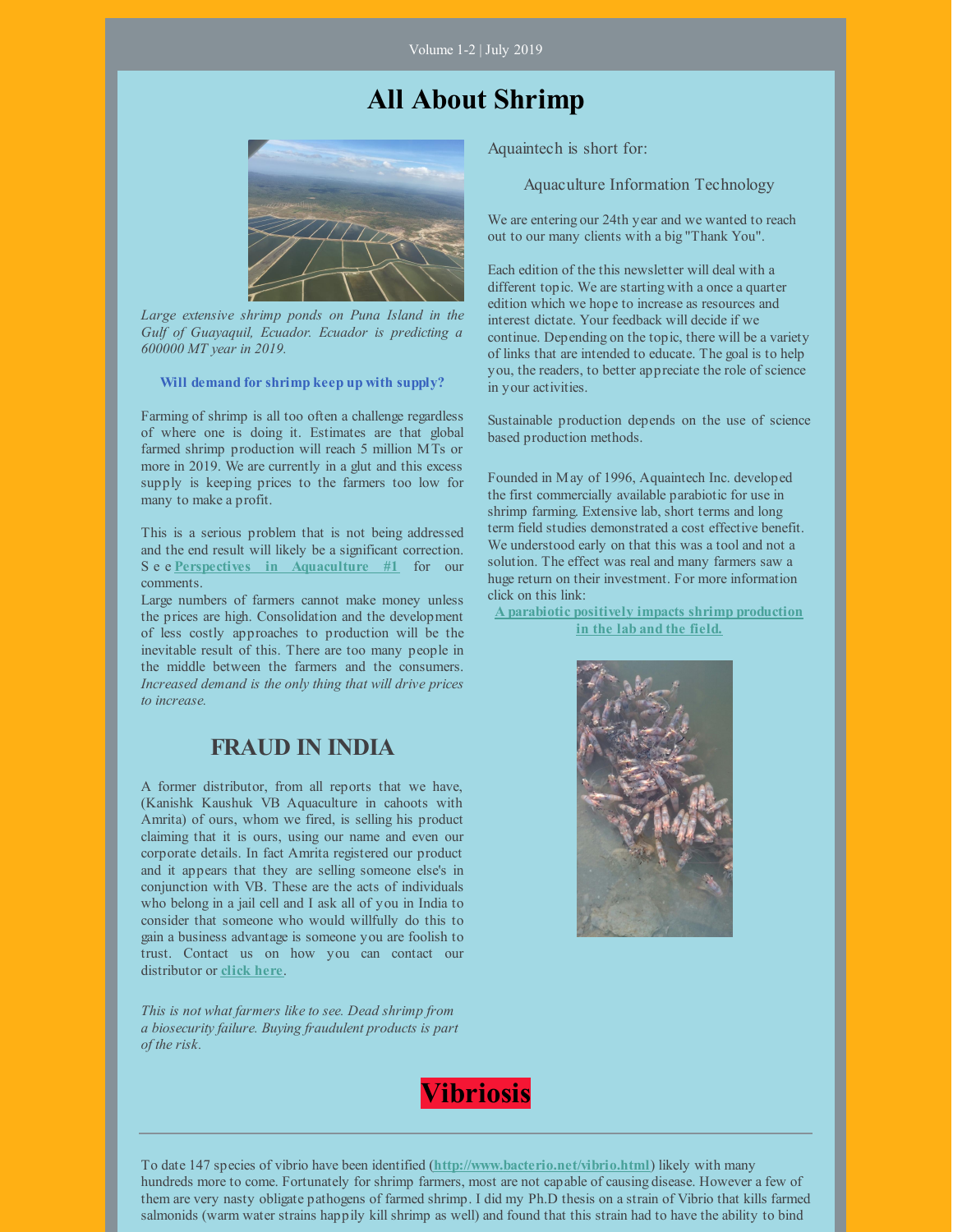iron in order to kill fish. Many vibrios need iron for growth and the ability to produce disease.

This **article from [Infofish](https://files.constantcontact.com/712fe0a9701/a24b07a6-d10f-4bf6-bf1d-7c1a2ff4163d.pdf)** contains a lot of useful information about vibrios and vibriosis. This **[link](https://www.bioremediationaquaculture.com/links-from-newsletter.html)** takes you to a presentation on controllingvibrios in the hatchery and on the farm.

In all likelihood, Vibrio strains are the largest single cause of mortality in farmed shrimp. More often than not strains that are opportunistic infect animals weakened by stress and a wide variety of viral and parasitic pathogens. However there are a few that are obligate pathogens. They can kill healthy stronganimals quickly. Fortunately these are rare.

Controlling vibrio loads in aquatic environments is challenging. In systems where there are many open inputs the task can be very difficult. In closed systems it is plausible to control them. In the real world properly designed small ponds lined with plastic liners with sumps that collect accumulated organic material have been useful in mitigating the impact of AHPNS or EMS. However the means by which these bacterial strains produce disease is such that this can readily be moved to other bacteria. Additionally, improper treatment of these ponds where the organic matter accumulates can result in environmental issues.

Our microbial products have been used to control vibrio loads in both shrimp hatcheries and on shrimp and fish farms via competitive inhibition.



*External lesions heavily melanized (the shrimps immune reaction) from vibriosis.*



*Muscle opacity (death) in a shrimp infected with a highly virulent obligate pathogenic strain of Vibrio alginolyticus (for those of you who still think TCBS yellow strains are harmless this one killed shrimp very quickly-TCBS yellow does not mean harmless)*

**A Huge Breakthrough in PCR Screening technology Introducing Shrimp Multipath TM .**

There has been a breakthrough in PCR screening technology for shrimp pathogens. The presence of 13 pathogens is tested simultaneously from a single sample. Click [here](https://files.constantcontact.com/712fe0a9701/ed2cccd2-3e03-47fd-987f-aeabeddbdc98.pdf) for a list and some additional information on the protocols, etc.

Shrimp Multipath<sup>TM</sup> powered by CSIRO (Australia) science has the ability to test for a wide variety of potential shrimp pathogens and is available now at Genics. This is a powerful tool, that when used properly, can greatly increase the biosecurity of broodstock.

Shrimp MultiPath<sup>TM</sup> has unrivaled test performance, sensitivity and accuracy. Shrimp MultiPath<sup>TM</sup> is all about surveillance in apparently healthy animals and confirmation of clinical disease. It is moving farmers towards meaningful and cost effective risk mitigation on their farms, identifying problems early and putting interventions in place to stop pathogens from ever becominga problem. On the farm level its ability to quickly identify what may be causing problems, coupled with a board certified veterinary pathologist reading histological tissue sections make proactive management strategies a reality. You can map how the levels of these pathogens change in your population.

The cost of the testing depends on the amount of tissue pooling. The tests run less than \$10 per pathogen when done on a single animal. If you pool the pleopods from a few animals, your costs drop proportionally. Pooling three animals in a single tube means *Shallow ponds are bad news for the farms with them and any neighbors that are impacted by the presence of birds that readily move ill animals between ponds.*





*A very clever way to produce shrimp at high densities and controlling what enters the ponds from the environment.*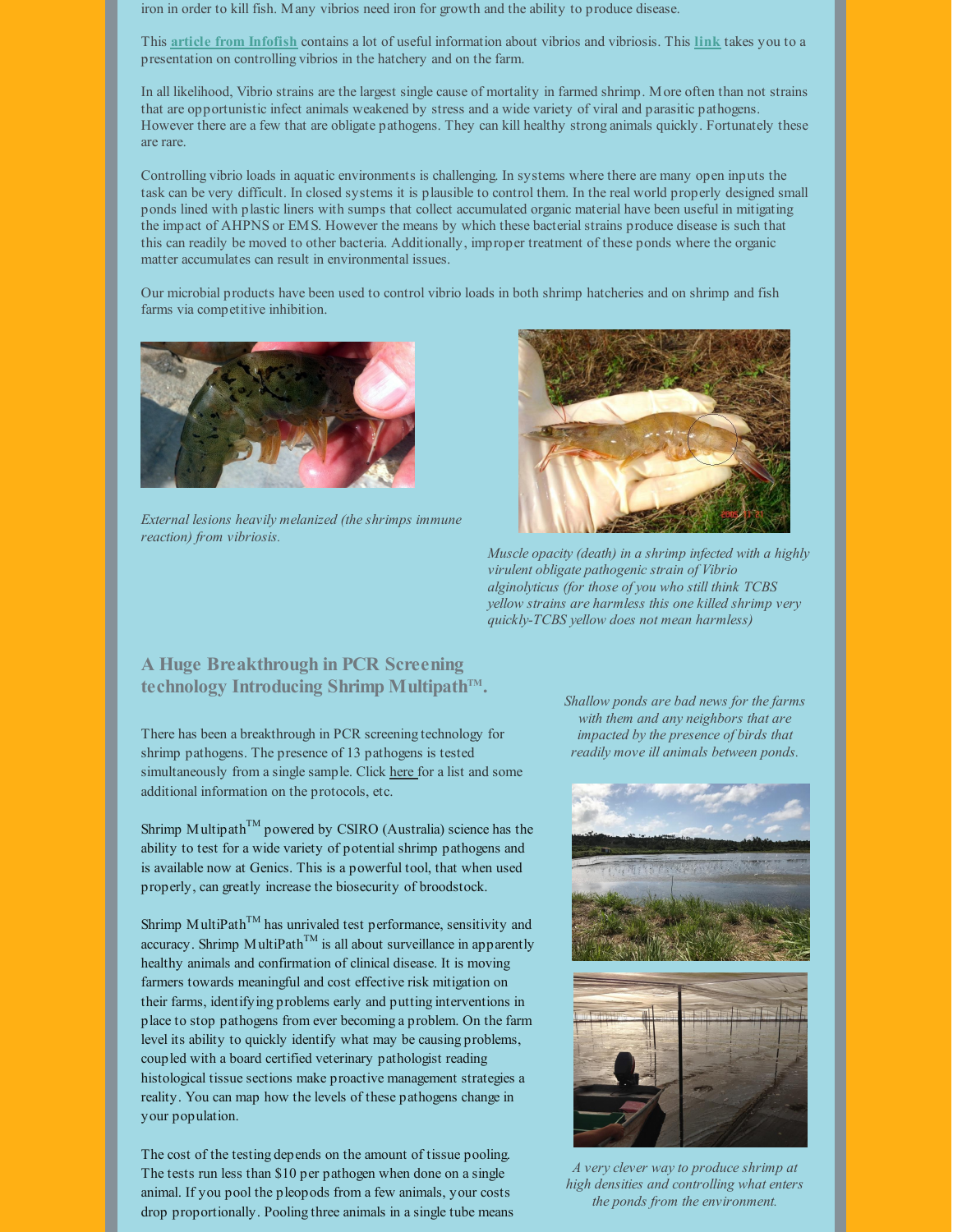that you are payinga little more than \$3 per each pathogen for these test results. There are some small additional costs that relate to the sample preparation (in 70% ethanol) and the cost of shipping the samples to the labs in Australia that are currently the only labs equipped to run the samples. Within 72 hours you will be sent a report that details the relative amounts of each of the pathogens in your animals.

There are minimum sample requirements. If the brochure above left you wanting more information, click [here.](https://files.constantcontact.com/712fe0a9701/1f1d0954-9c3a-4f8f-ac68-51f2d33da434.pdf)



*Shrimp MultiPath TM works great for any species of farmed shrimp including Litopenaeus vannamei and Penaeus monodon among others.*



*Broodstock farm in Vietnam. Broodstock producers operating with no biosecurity almost always ensure disease problems on clients farms.*

**Aquaintech Inc. sells a variety of microbial products for the degradation of organic matter. Clients have noted many benefits, including:**

Reduced vibrio loads in hatchery tanks and farm ponds

Reduced blue green algae loads

Reduced ammonia levels

Reduced hydrogen sulfide levels

Much cleaner pond bottoms throughout the cycle and at harvest

Cleaner shrimp at harvest

Less fouling issues

In some cases, higher survivals\*

\* Note that claims of increased survivals must be accompanied by statistics. There is so much variability between ponds that it is easy to claim that products increase survivals based on cherry pickingdata.

### *A PRIMER on probiotics for shrimp*.

Probiotics are defined (by consensus and the FAO) as living organisms (typically bacteria although fungi and others are included) that are fed to an animal. They colonize the animals intestinal tract, change the microbiome and impact the animals health.

These do not exist for shrimp despite claims to the contrary. Production environments are not controlled and the literature clearly shows that what is in the shrimps (or fish) microbiome is consistent with what it in their environment and that it is constantly evolving. This link takes you to a relevant paper.

**Microbiome [manipulation](https://www.bioremediationaquaculture.com/links-from-newsletter.html) in shrimp: fact or fiction?**

The link at the bottom of the newsletter will take you to our web site outlining our products for bioremediation.



We sell our products in many forms. **Click here for more [information](https://files.constantcontact.com/712fe0a9701/4b443452-e136-4fca-9583-257c61e41d3e.pdf)**[,](https://files.constantcontact.com/712fe0a9701/4b443452-e136-4fca-9583-257c61e41d3e.pdf)



*High density production in the desert in Mexico utilizing*